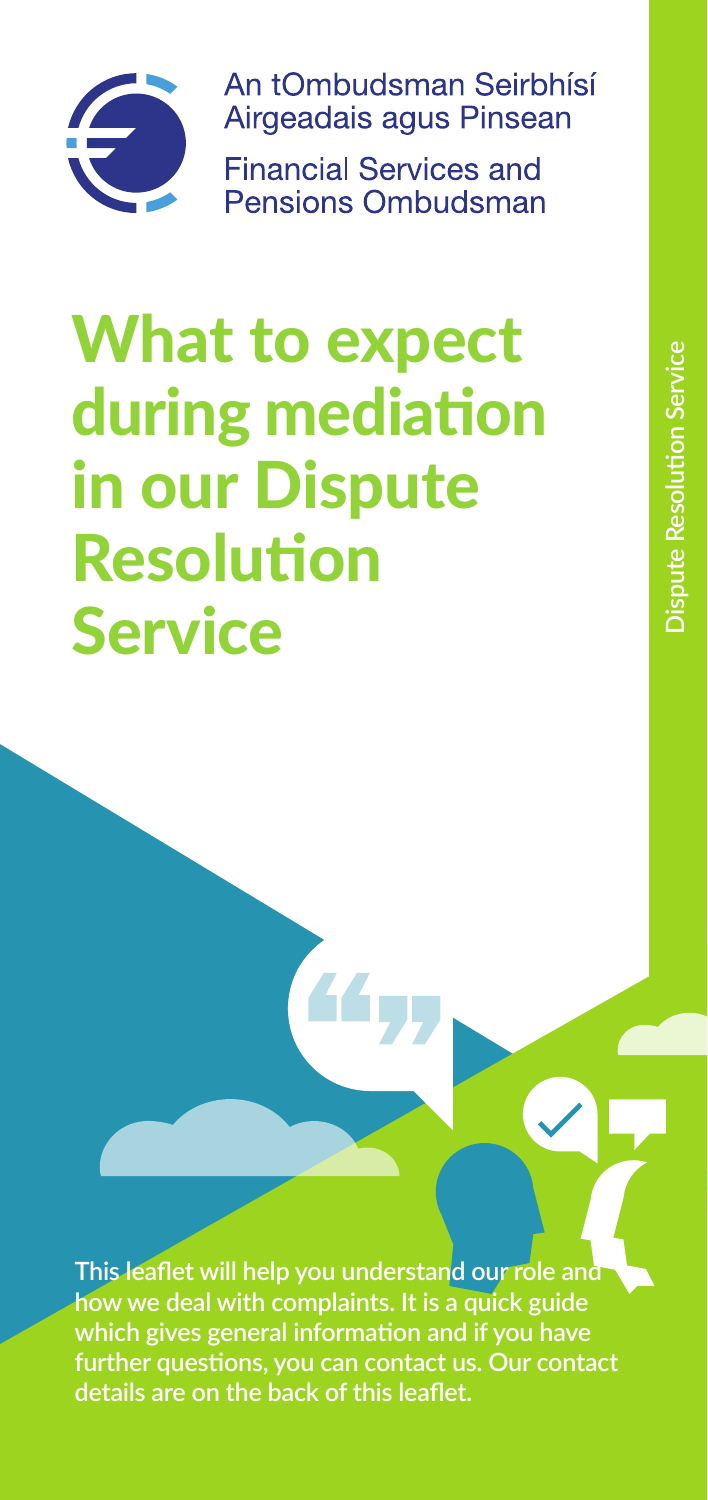# About the Financial Services and Pensions Ombudsman (FSPO)

**If you have a complaint about the conduct of a financial service provider or pension provider, and you cannot resolve your complaint with your provider, you can bring your complaint to the FSPO.**

We provide an **independent, fair, impartial,**

**confidential** and **free** service to resolve complaints. We deal with complaints informally first through our dispute resolution service. We listen to you and the provider and help you to reach an agreement that is acceptable to both parties. We resolve the majority of complaints informally in this way. If you and your provider don't reach a resolution through the dispute resolution service, we may formally investigate your complaint.

Following our formal investigation, the Ombudsman issues a legally binding decision. The Ombudsman may direct the provider to pay compensation to you, or he may direct the provider to fix or correct the issue. If we don't uphold your complaint, the Ombudsman will not direct the provider to take any action, or to pay compensation.

Decisions made by the Ombudsman are legally binding on both parties: you and the provider. Decisions can be appealed, by either party, only through a statutory appeal to the High Court.

We regularly publish decisions in relation to financial service complaints and case studies of pension complaints on our website. We can publish the name of a financial service provider which had at least three complaints against it upheld, substantially upheld or partially upheld in a year. We can also bring matters of concern to the attention of the Central Bank of Ireland or to the Pensions Authority.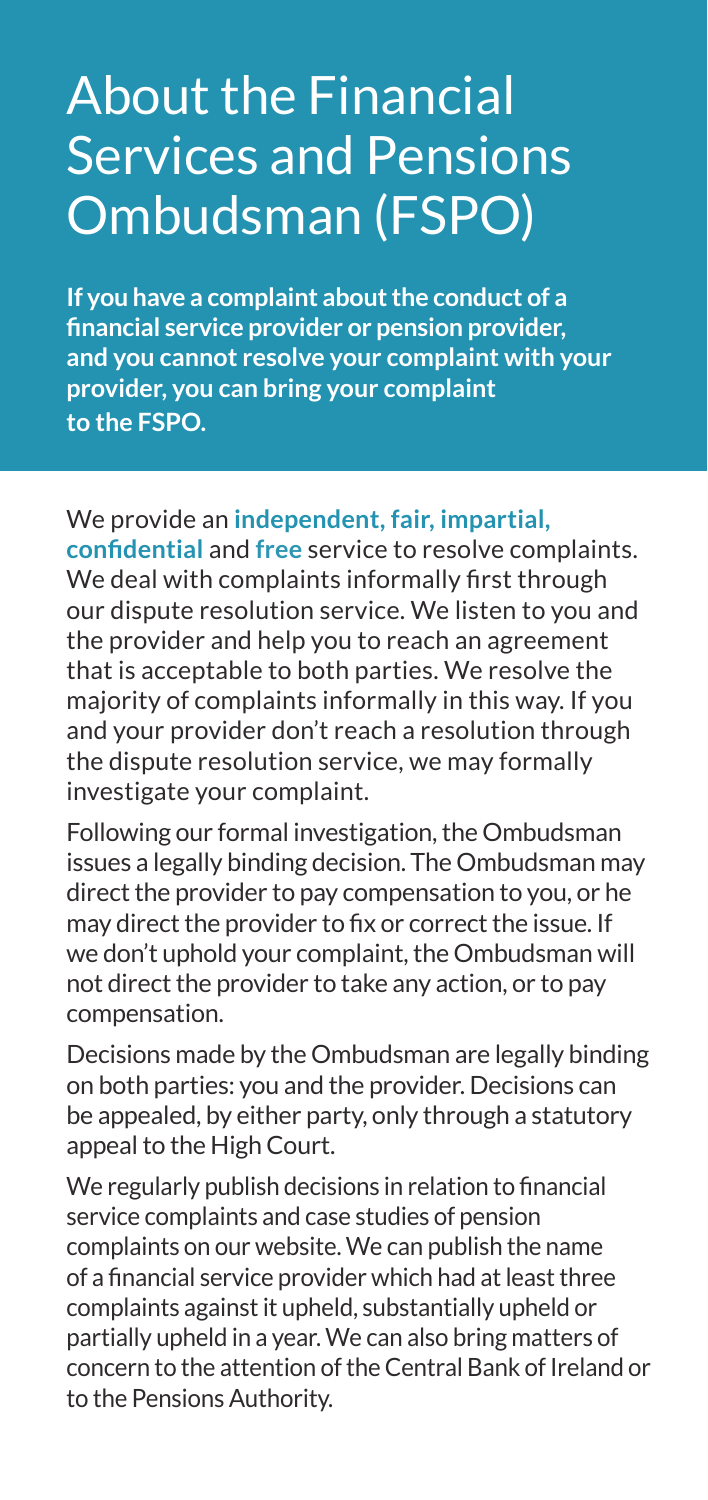### **What happens in Dispute Resolution?**

Dispute Resolution is a confidential mediation service. Mediation is a process where we aim to help you and your provider to design and agree a solution you are both satisfied with.

Mediation is voluntary and completely confidential and you, your provider, or we, may end the process at any time. Mediation begins on the telephone and if needed, the FSPO mediator will invite both you and your provider to attend a meeting. All documents created for the purpose of the mediation process are considered confidential and are not shared outside the mediation process, even within the FSPO.

### **What are the potential outcomes of Dispute Resolution?**

**A settlement** agreed between you and your provider.

**Clarification from your provider around the issue(s)** which you complained about, which solves your complaint.



**No settlement agreed** and your complaint transfers to investigation.

If you don't reach a settlement your complaint may be transferred within the FSPO to formal investigation. During the dispute resolution process, we will try to identify any issues which might stop your complaint proceeding to the formal investigation process. The investigation process is a detailed gathering of all evidence and can take between 9 and 18 months and leads to a legally binding decision.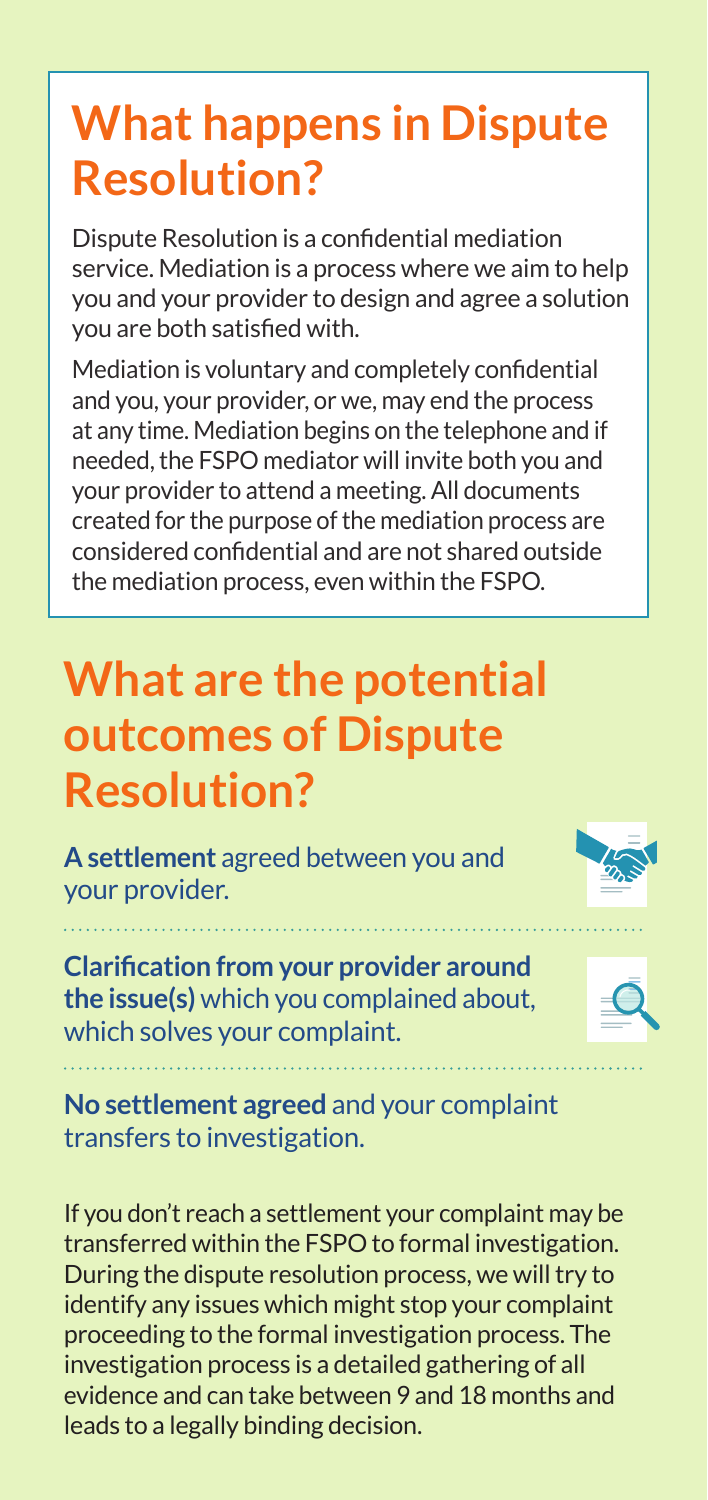# **Principles of Dispute Resolution**

When your complaint enters our informal mediation process, it will be dealt with under the following five principles.

#### **Voluntary Participation**

The dispute resolution process is a voluntary process, which you, your provider, or we, may end at any time.

#### **Confidentiality**

All information arising from the dispute resolution process is confidential, unless agreed otherwise by the parties. All documents created for the purpose of the mediation process are considered confidential and will not be shared beyond the dispute resolution process, including as part of a Subject Access Request\*. This allows you to speak freely.

#### **Fairness**

We will act independently and fairly throughout the Dispute Resolution Process and will facilitate communication between you and your provider either remotely by telephone or face to face, together or separately. We help you both explore all possible options for resolution of the complaint.

\* See our full Data Privacy notice on our website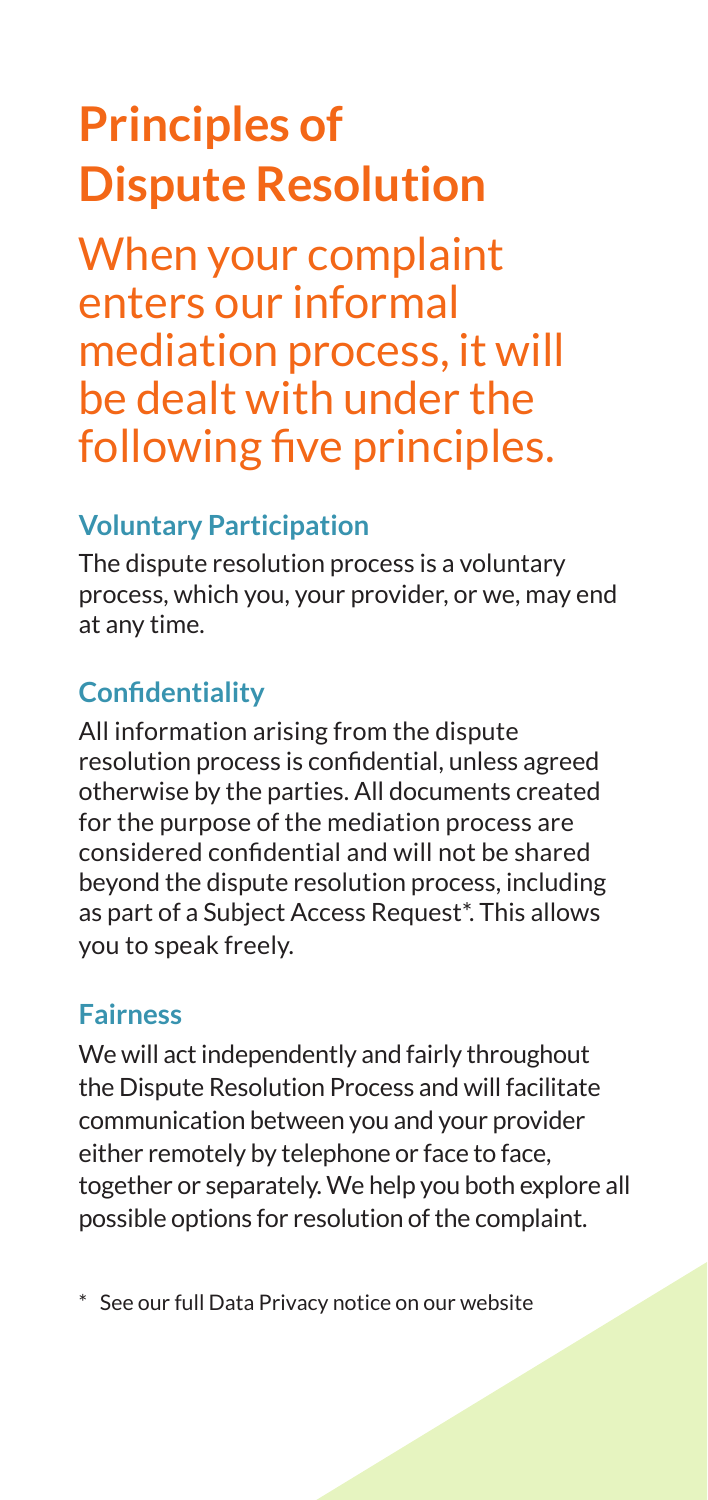#### **Facilitating informed decisions**

While we are responsible for the process, you and your provider make the decisions. We are not a judge in this process, but we will help you to identify the strengths and weaknesses of your complaint. Our role is to identify all the relevant issues in the complaint and this may involve asking you and your provider challenging questions. The outcome of the process belongs to you and your provider.

#### **Respect**

Good faith is essential to the dispute resolution process. We expect the parties to enter the process with a genuine intention to try to resolve the complaint.